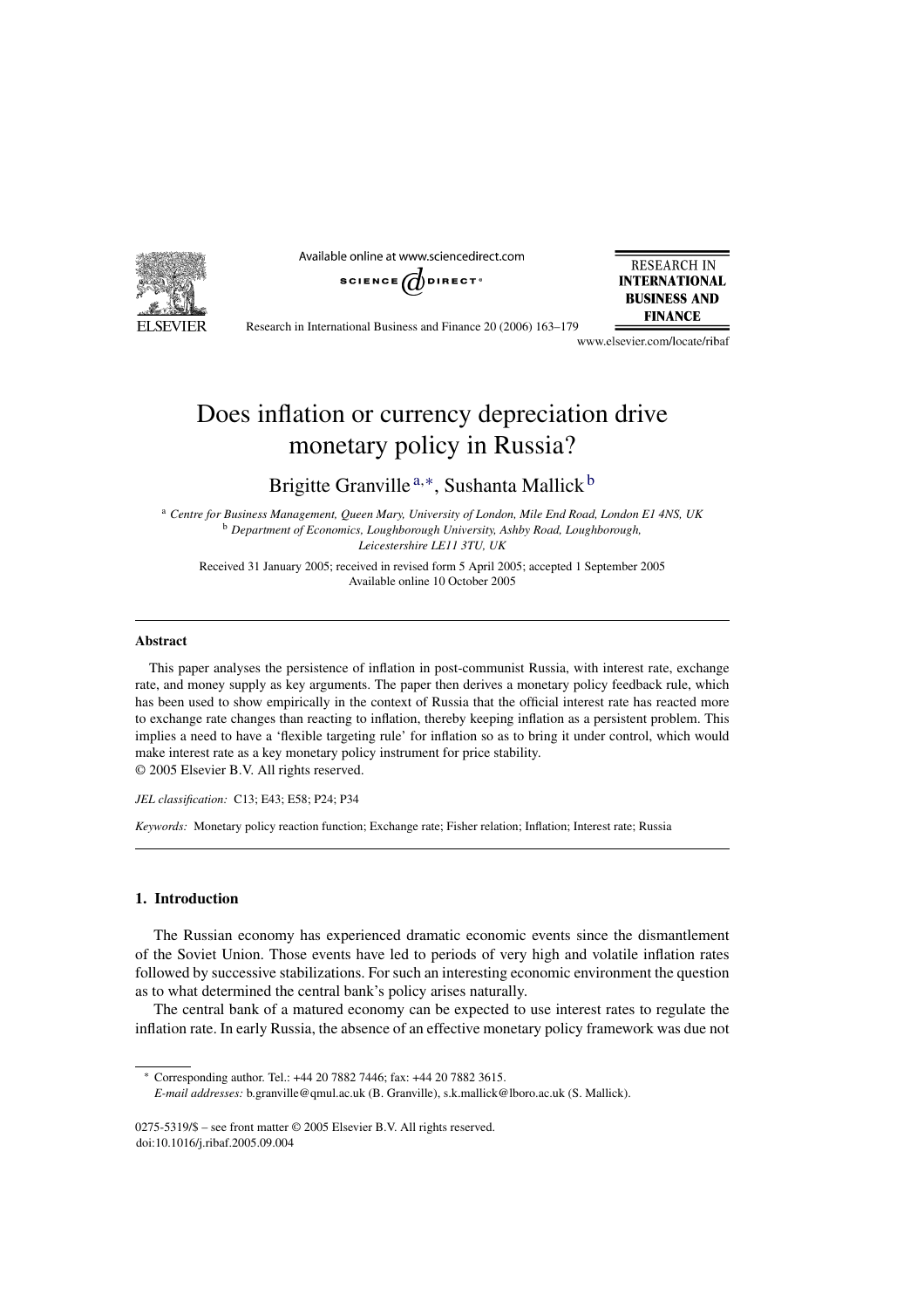only to the challenge of establishing new institutions and regulations, but especially also to the difficulty of overcoming the legacy of central planning where budget and credit financing were indistinguishable.<sup>1</sup> The role of the central bank was not well defined. During certain periods, the central bank acted as the banker of the government providing liquidity without consideration for the financial markets. During other periods, its action focussed on the financial markets to provide a restrictive monetary policy or to provide funds to a weak financial industry. In any of these cases one can expect a disconnection between inflation and interest rates.

Post-communist Russia's monetary policy has passed through two monetary regimes: a money based programme was used from July 1992 to June 1995 and September 1998 to the present (February 2005);<sup>2</sup> an exchange rate based stabilisation programme was used in the period from July 1995 to August 1998. Behind these variations in the policy regime lies a continuity in the tension between price and exchange rate stability. A common factor can be discerned underlying this tension. This factor is the authorities' use of macroeconomic policy as a direct instrument of social welfare provision. In the period through to the August 1998 crisis, this phenomenon took the form of a lack of fiscal adjustment, in turn generating heavy budget deficit financing requirements. The subsequent period has seen sustained budget surpluses (since 2000) due to fiscal discipline rather than to the strength of the oil price.<sup>3</sup> High world oil prices have widened the balance of payments surplus. The monetary authorities have been pulled between the goal of reducing inflation and the goal of restraining the real exchange rate appreciation resulting from the balance of payments surplus in order to shelter domestic employment from import competition. The Bank of Russia seems to have preferred slowing the real exchange rate appreciation rather than the rate of inflation, as a result inflation proxied by the consumer price index changes has stayed quite high reaching 11.7 percent in 2004 compared with 12 percent in 2003, exceeded a government target of 8 percent to 10 percent.

To remedy the conflict taking place between price stability and currency appreciation, this paper recommends a move to inflation targeting that may give more control over price stability to the Central Bank while reducing its interventions in the foreign exchange market.<sup>4</sup> Other economies in transition such as the Czech Republic, Poland and Hungary have adopted inflation targeting for reasons of joining the EMU.<sup>5</sup> Our contribution here is to analyze Russian inflation dynamics and monetary policy suggesting that adopting inflation targeting could help the Central Bank of Russia to reduce the tension between the exchange rate and the monetary policy.

The paper is organised as follows. In Section [2,](#page--1-0) we present the state of the monetary and exchange rate policies in Russia, with a model, deriving optimal interest rate rule in Section [3.](#page--1-0) The data, and the empirical results are presented in Section [4.](#page--1-0) The study of the time series behaviour and the search for a possible relation between interest rate, inflation rate, exchange rate and real money growth is expected to indicate what type of policy has been followed by the central bank. It has been found for Western type economies that inflation and interest rates are integrated processes.6 Integrated processes have a long memory, meaning that any change to the current level of inflation will have a permanent effect. If series are integrated then tests for integration and

<sup>&</sup>lt;sup>1</sup> See [Granville \(2003\).](#page--1-0)

<sup>&</sup>lt;sup>2</sup> Since February 1, 2005, the Bank of Russia is using a basket consisting of  $\in$  0.1 and \$ 0.9.

<sup>3</sup> See [OECD \(2004\), p](#page--1-0). 7.

<sup>4</sup> See [Bernanke et al. \(1999\)](#page--1-0) for a review on the pros and cons of inflation targeting.

<sup>5</sup> [Orlowski \(2000\);](#page--1-0) [Jonas and Mishkin \(2003\).](#page--1-0)

<sup>6</sup> [Barsky \(1987\);](#page--1-0) [Crowder and Hoffman \(1996\);](#page--1-0) [Mishkin \(1992\);](#page--1-0) [Evans and Lewis \(1995\).](#page--1-0)